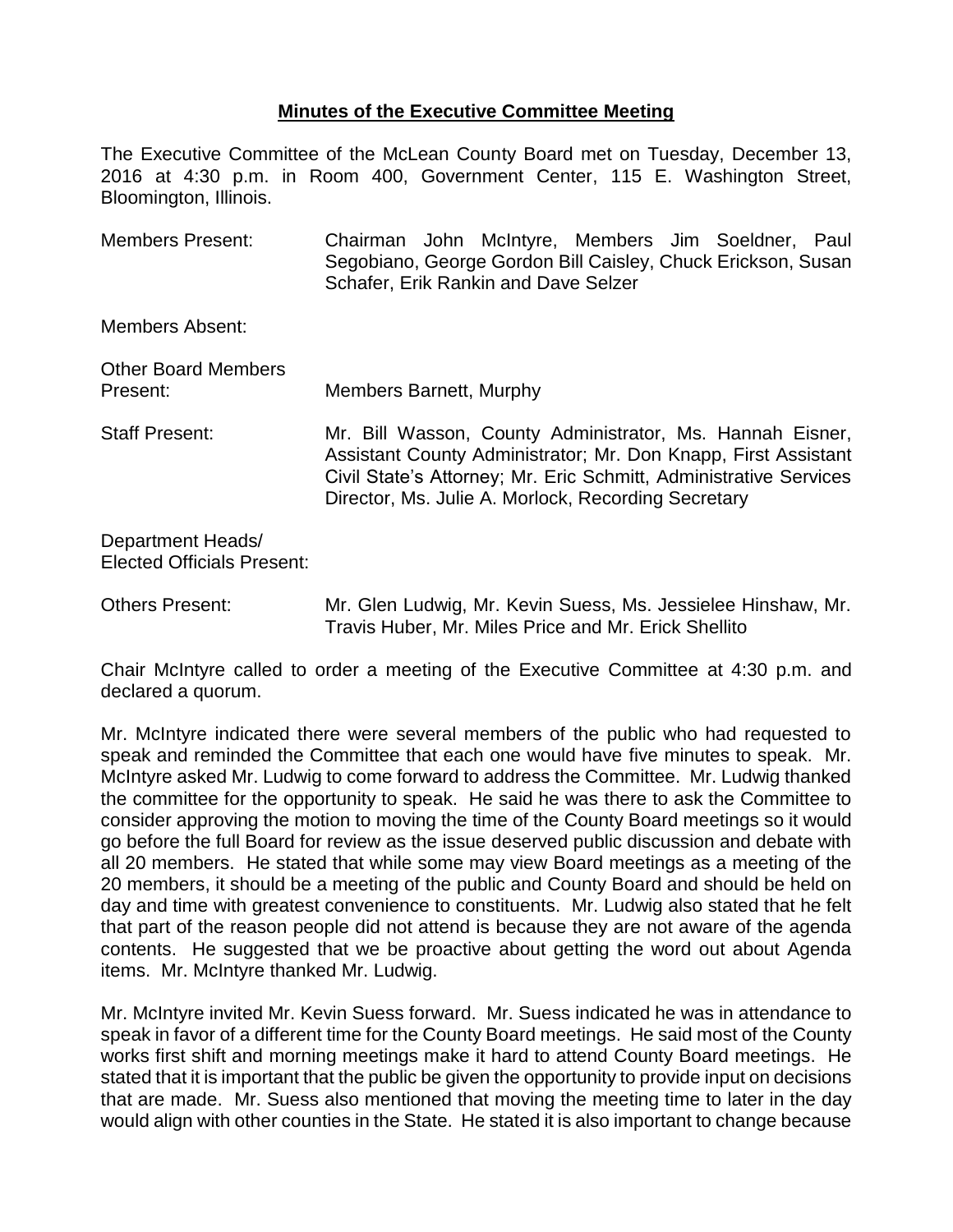Executive Committee Minutes December 13, 2016 Page **2** of **12**

would allow more people opportunity to run for the County Board. Mr. Suess also stated that encouraged the Board to move toward greater transparency by moving the meeting time to 7:00 p.m. Mr. McIntyre thanked Mr. Suess and invited Ms. Hinshaw to come forward.

Ms. Jessielee Hinshaw stated that the meetings should be more accessible to more people by having a more accessible time. She stated that they should not leave it at 9:00 a.m. just because that is the way it has been. Ms. Hinshaw stated that a person wanting to get involved should not have to take time off of work or arrange to leave early to attend meetings. She stated that she had looked up other counties around state and several had Board meeting times. Ms. Hinshaw hoped that the Committee took her comments as a greater voice for the community and allow them the opportunity to get involved in local politics by moving the time of the Board meeting. Mr. McIntyre thanked Ms. Hinshaw and invited Mr. Huber to come forward.

Mr. Travis Huber stated that a majority of County work is done at the Committees level; however, those Committees' actions are approved by the full County Board so is important to make that meeting accessible to the public. He stated that changing the time to evening will fight against the perception that there is a lack of transparency. Mr. Huber stated that he would appreciate the opportunity to attend and observe the County Board whether he had something to contribute or not. Mr. McIntyre thanked Mr. Huber and invited Mr. Price to come forward.

Mr. Miles Price indicated he was there to speak about transparency from government bodies and that moving to a 7:00pm meeting time is a step forward and encouraged the Committee to vote for this. He stated that this is when most constituents would be able to attend and also allow additional people to run. Mr. Price indicated that the public transit runs at later times so the public would be able to attend. He stated he was able to adjust his work schedule to attend the meeting but moving meeting to a later time would allow people to attend without having to adjust their work schedule. Mr. McIntyre thanked Mr. Price and invited Mr. Shellito to come forward.

Mr. Eric Shellito stated that the Board members have a difficult job and spend many hours on what needs to be done in Mclean County. He stated that he was asking them to change the Board meeting time to 7:00pm so the public can witness this process. He stated that he understood there was a history and reasons to keep in morning hours but he asked the Committee to change it to 7:00pm so the public can bear witness to the work. Mr. McIntyre thanked Mr. Shellito.

Chair McIntyre presented the minutes from the November 8, 2016 regular Executive Committee Meeting for approval.

Motion by Soeldner/Segobiano to approve the minutes from the November 8, 2016 regular Executive Committee Meeting. Motion Carried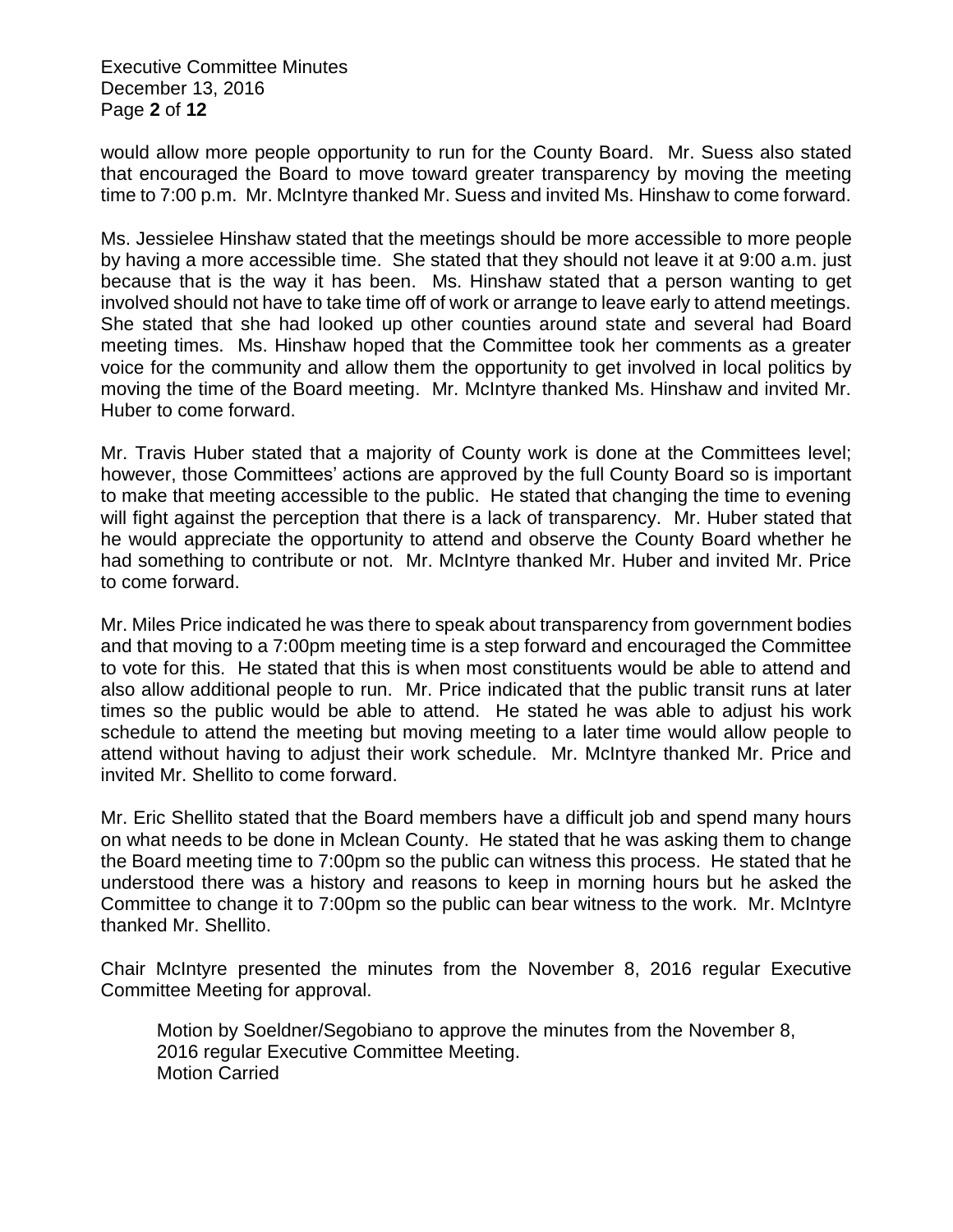Executive Committee Minutes December 13, 2016 Page **3** of **12**

Chair McInytre asked with the Committee's approval to move to the end of the Agenda and address an item under the County Administrator's section first. Mr. McIntyre asked that Mr. Hamm and the representatives from Rivian Automotive come forward.

Mr. Hamm thanked the Committee for time to talk about opportunity for the Mitsubishi property. He provided a summary of the history of the Plant and where we have been since the close of the Mitsubishi plant including a sale of the Plant to Maynard who planned to auction off the equipment and building as well as some potential buyers who did not want to finalize purchase of the plant. Mr. Hamm stated that about 4 months ago Rivian Automotive came forward as a potential buyer and in that time and we have done due diligence on the company and their operations and negotiated a potential purchase of the Plant. He stated that today there were present to answer any questions about this transaction and the incentives being offered to Rivian Automotive. Mr. Hamm introduced RJ Scaringe, CEO and Gabriel Mesahza COO of Rivian.

Mr. Scaringe provided history of the company since 2009 and their plans for the future. He went on to describe the car they built and look to manufacture. He talked about the amount of capital needed to start a car company and their time spent pursuing backing for their company. He stated that by April 2015 they had unlocked the financing to take the business to the next level. He stated that they have a development operation in Michigan and a technical software team in San Francisco and are now looking at production options. Mr. Scaringe discussed their search to find a facility. He stated that they had looked at several locations and had first looked at this location as an opportunity to purchase equipment. He indicated that they came and looked over the facility and the community and determined it might be a better option to purchase the facility than move the equipment out. He went over plans for the site including bringing in some suppliers on site and using other areas for vehicle testing. Mr. Scaringe also addressed issues that had been raised about moving from Florida to Michigan and indicated that they completed work per the contract for technology grant. He indicated that they are in good standing with State of Florida. He also discussed the lack of information on the internet and why the company was in stealth mode because of their search for financial backing, but now that they have that they can move forward with plant purchase expand the team and start building their brand. He also stated that the package put together does not have cash being transferred to them and they have to provide proof that they have achieved the outcomes required to receive those incentives.

Chair McIntyre opened it up for the Committee to ask questions but indicated that he would limit this to two rounds with Committee members first and then open to all other Board members in attendance.

Mr. Segobiano stated he was going to support this as it would bring jobs to McLean County. He stated, however, that he was concerned because he did not feel that the Board members had been made aware of the deal with much notice which did not allow them to discuss possible benefits with their constituents. He asked if any elected officials were involved in negotiations of this deal and indicated he felt they should have been included in these negotiations. Mr. McIntyre stated that he had been involved in the negotiations as well as the Mayors of Bloomington and Normal which continued until the day before this meeting.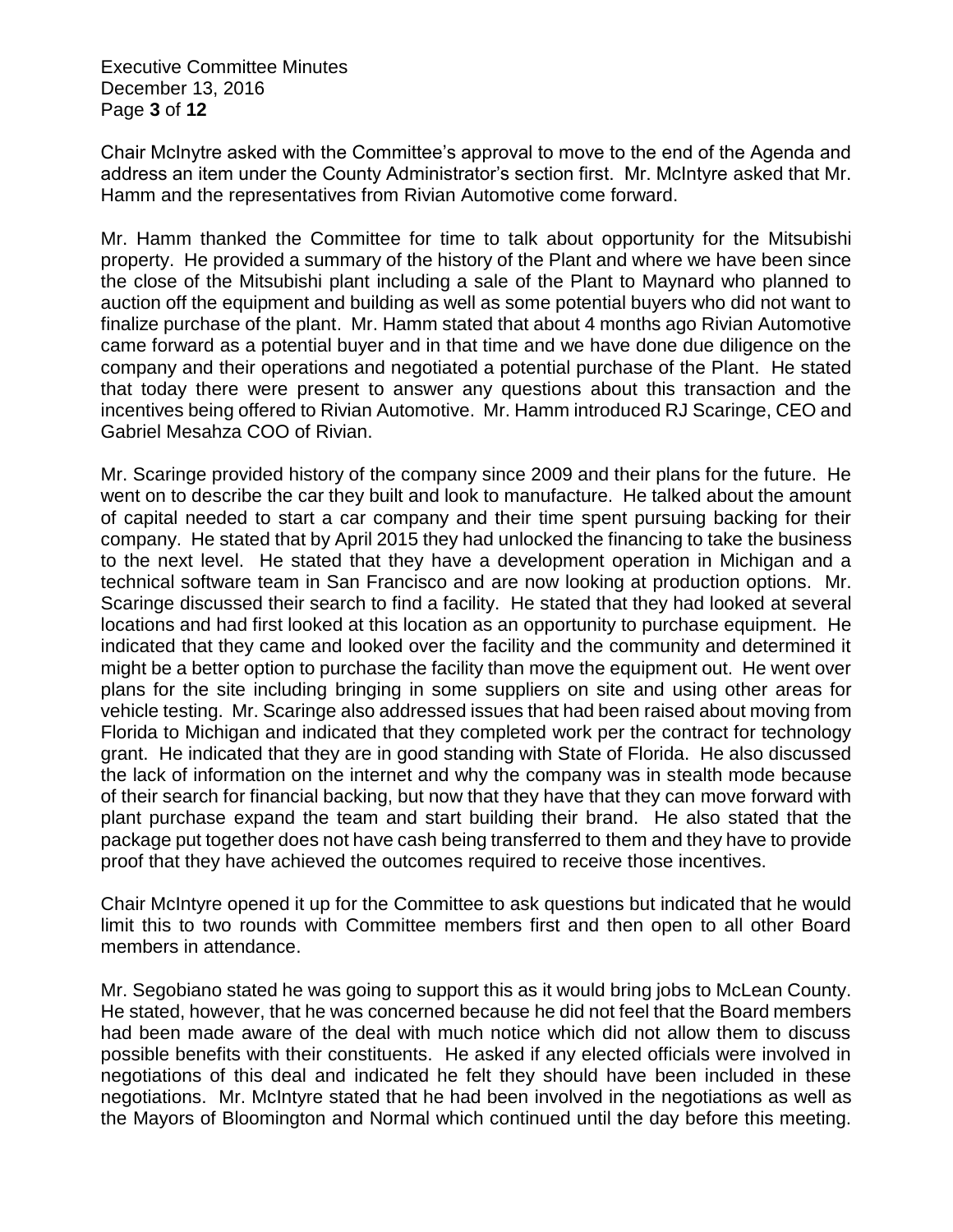Executive Committee Minutes December 13, 2016 Page **4** of **12**

Mr. Hamm stated that because of the status of the Company he had to sign a non-disclosure agreement when they first started talking to Rivian several months ago. He said pointed out that this involves 8 different taxing bodies with approximately 70 to 80 elected officials and trying to keep all of them in the loop which have been very complex. He stated that this was not about picking and choosing which ones got to be involved but trying to keep right people engaged so that a deal could be negotiated that would bring jobs and opportunities to the community.

Mr. Caisley said he was not concerned over the confidential nature of the negotiations as that was sometimes required and why the Board and Committees were allowed to go into executive sessions when dealing with other types of issues.

Mr. Selzer asked staff about tax bill for the original plant, how the sale to Maynard's affected those taxes and loss of taxes for the County. Mr. Wasson stated that the salvage sale is not reflective of property value and pointed out that if nothing was done value would continue to go down. Mr. Selzer asked if there were funds in the unencumbered fund balance to cover the loss of taxes for this 5-year abatement. Mr. Wasson stated yea and that Maynards is a liquidation firm not a real estate company and they made it clear that they were not in this for long term and had scheduled auctions for the equipment and had several contract with companies who would demolish the building. He reminded the Committee that the value of the property would be much less if building is emptied of related equipment and torn down. Mr. Hamm confirmed that they made clear they would demolish plant if could not find a buyer. He went on to let the Committee know that they tried to work with all different auto makers including making trips to other countries to try to encourage companies to come to Bloomington/Normal. Mr. Hamm stated that this contract allows us to confirm Rivian did what they said they would do before we give them any incentives.

Mr. Rankin stated that he and many others in the community are excited about this project and Company that wants to invest in our community. He stated that the Chair and Administrator are conservative and stated that he felt they negotiated the deal in the best interest of McLean County and its citizens and welcomed them to the community. He thanked Kyle and others for all of the work they put in to the project.

Mr. Soeldner asked if they were going to manufacture cars that can be used here by our constituents. Mr. RJ stated that the launch vehicle is very usable here, that the pricing fits in to this market place and he hoped to see the people who build the vehicle drive the vehicle. He also indicated that this is a good location for testing because of the diversity in age, the college campuses and also the mix in weather.

Mr. Gordon. Presentation very encouraging and asked them about their market analysis regarding sale of vehicles. Mr. Scaringe indicated that the market analysis was positive for sale of the vehicle. He stated that they don't just look at how to build but look at what the consumer needs. He discussed consumer demand and market segments and how they looked to reach the small groups of consumers that are not addressed by the larger manufacturers.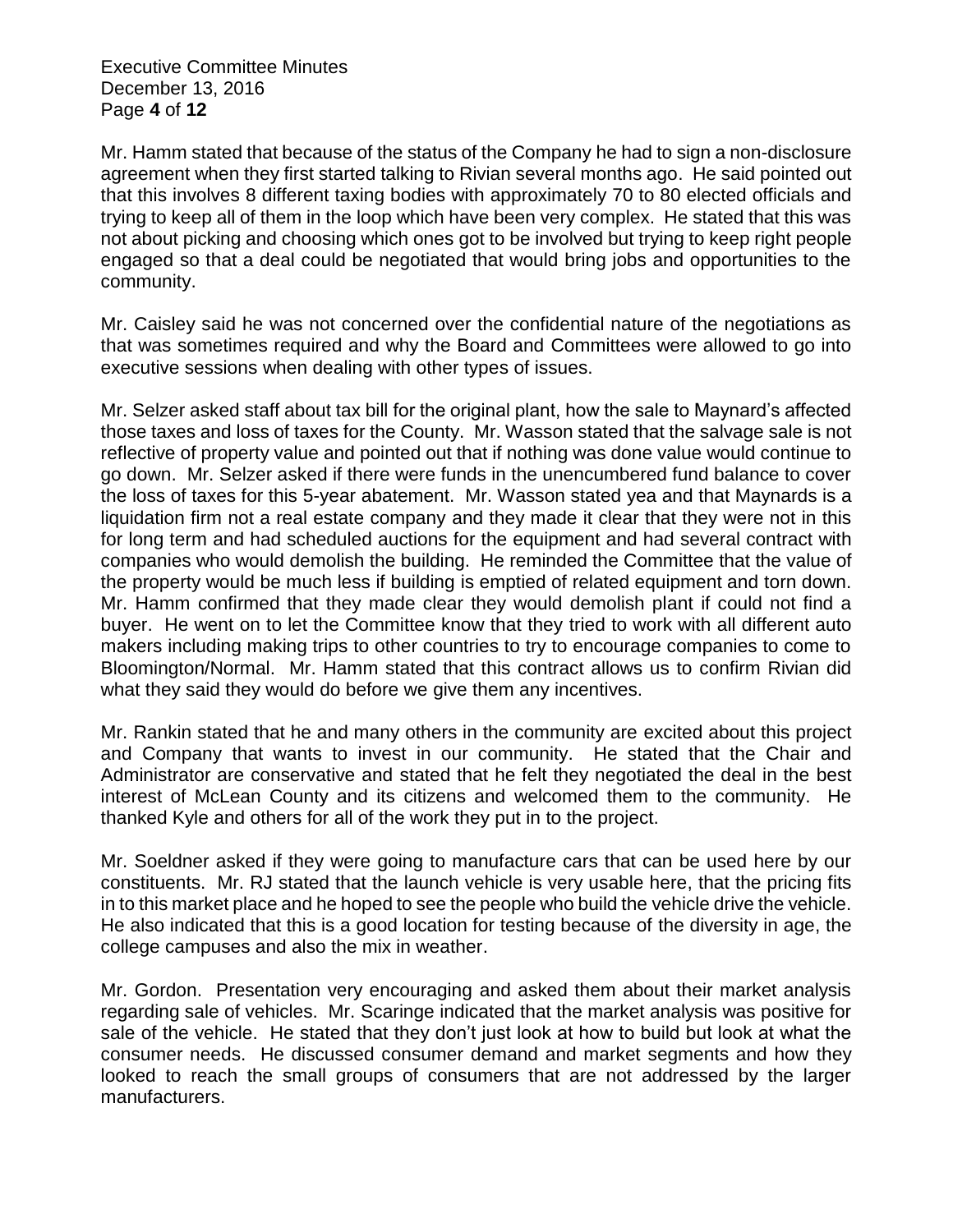Executive Committee Minutes December 13, 2016 Page **5** of **12**

Mr. Erickson said he was concerned with the short notice and would have liked to have more time to review the contract before being asked to review and approve it. He said that he was more likely to support a proposal that did not bring in a new business that would compete with businesses already in our community. He stated that when incentives are given to companies that compete with local businesses you are asking those other businesses to pay a subsidy to their competition. Mr. Erickson asked about Section 2.02 paragraph 5 that stated with an average weekly salary equal or greater than average salary in McLean County was not in 1, 2, 3 and 4 as well. Mr. Hamm indicated that the 2.02 language regarding salary has been questioned earlier today, they had a conversation with Mr. Scaringe and Rivian is comfortable clarifying language to include 1-5. Mr. Erickson asked about the involvement of election officials in verifying compliance process. Mr. Wasson stated that there is a verification process that allows all taxing bodies to request and review all documentation that is provided to the EDC. Mr. Wasson explained that this is similar to what they did with Bridgestone. Mr. Erickson asked what was meant by reasonable access. Mr. Wasson stated that all taxing bodies would need to be satisfied with the review, he stated that Board Members could, individual review documents with the EDC, if they desired. Mr. Hamm indicated that they were probably going to create a sub-committee of the EDC that would focus on review of the documentation provided.

Mr. Caisley asked what the procedures was if all local bodies are not in agreement as to whether accurate proof has been provided. Mr. Wasson said that based on Bridgestone, EDC will get the information needed to satisfy all parties. Mr. Caisley asked how the average salary was figured in Section 2.02(5). Mr. Hamm indicated it was from the Bureau of Labor statistics. Mr. Caisley indicated he would like to see working indicating that was the standard they would use included in the agreement. Mr. Wasson said that is not a substantive change and felt that a clarification could be agreed upon.

Mr. Erickson encouraged Mr. Hamm to try to put some elected officials on that subcommittee as he felt it needed some legislative oversight. Mr. Wasson stated that there are elected officials from several bodies on this EDC board so there would be elected officials on the sub-committee. Mr. Segobiano stated that he appreciated elected officials on it but we are not getting information they are getting. He said he was still going to support but there are a lot of things we do not know. Mr. Soeldner agreed that it is important that elected officials involved but pointed out that there had been one case of persons putting information out on social media about someone purchasing the plant before an announcement had been made and the information was incorrect.

Mr. McIntyre indicated that there were more comments than questions and called for a motion to call the question.

Motion by Gordon/Selzer to call for question. Motion Carried.

Mr. McIntyre asked for a motion to approve a Resolution authorizing execution of a Property Tax Abatement and Economic Incentive Agreement with Rivian Automotive in connection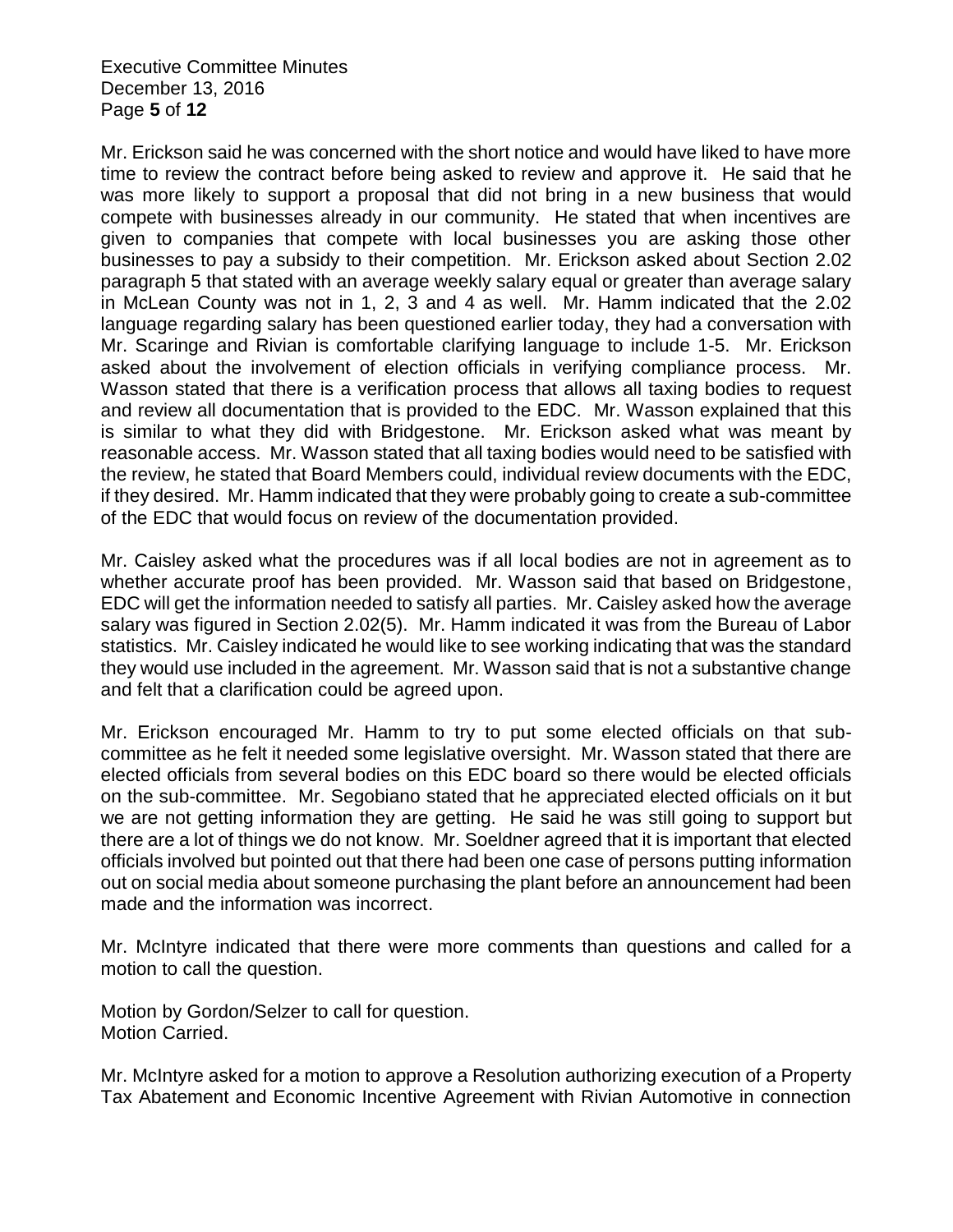Executive Committee Minutes December 13, 2016 Page **6** of **12**

with the location and operation of an Automobile Manufacturing Facility at the Former Mitsubishi Property in Normal, Illinois.

Motion by Segobiano/Selzer to recommend approval Resolution authorizing execution of a Property Tax Abatement and Economic Incentive Agreement with Rivian Automotive in connection with the location and operation of an Automobile Manufacturing Facility at the Former Mitsubishi Property in Normal, Illinois. Motion Carried

Chair presented for action Appointments and Reappointments

Motion by Soeldner/Segobiano to recommend the Appointments and Reappointments as presented.

Motion Carried.

Chair McIntyre presented for action a request to approve an Amendment to Chapter 20 of the McLean County Code, McLean County Board Rules – Rules Subcommittee. Mr. Rankin stated that he would be voting for this and appreciated public comment presented at the meeting. He stated that he had heard positive comments from his constituents and hoped this would encourage more to attend our meetings. Mr. Rankin stated that this would be a change and reminded Committee that if this does not work then we could change back. He stated that vast majority of our meetings happen at 4:30 and vast majority of other counties hold meetings after 4:30. He asked if there was a compelling reason why we would have meetings at 9:00 a.m.

Mr. McIntyre stated he has struggled with this issue. He related a conversation that he had with someone at the Normal Town where they discussed the differences between the structure of the Normal Town Council and the McLean County Board as well as how many usually attend the Normal Town meetings on a regular basis and that person stated that issue usually determined the attendance. Mr. McIntyre reminded the Committee of the time and effort put into meeting with the Board members to discuss this issue. He also mentioned that a Member had passed out a list of other Counties with meeting times in the evening and how he had spent time talking with these counties and the issues that were before those counties that were not issues in McLean County including raising taxes and not having funding for a new jail or mental health projects. He stated that he felt things were going well in McLean county and that included the way they conducted business.

Mr. Selzer stated that the people who attend meetings are those who want to. Mr. Selzer pointed out that only one person was currently still at this meeting who had presented to have meetings moved to evening meetings and we were not at 7:00, so he was not sure how compelling their reasons were. He stated that he had been on the Board when they had tried night meetings and there was not an increase in attendance but he has seen an increase in attendance at committee meetings.

Mr. Soeldner stated that he believes this is not about transparency but about access. He stated that he had served on the Board for a while and up until about 6 months ago there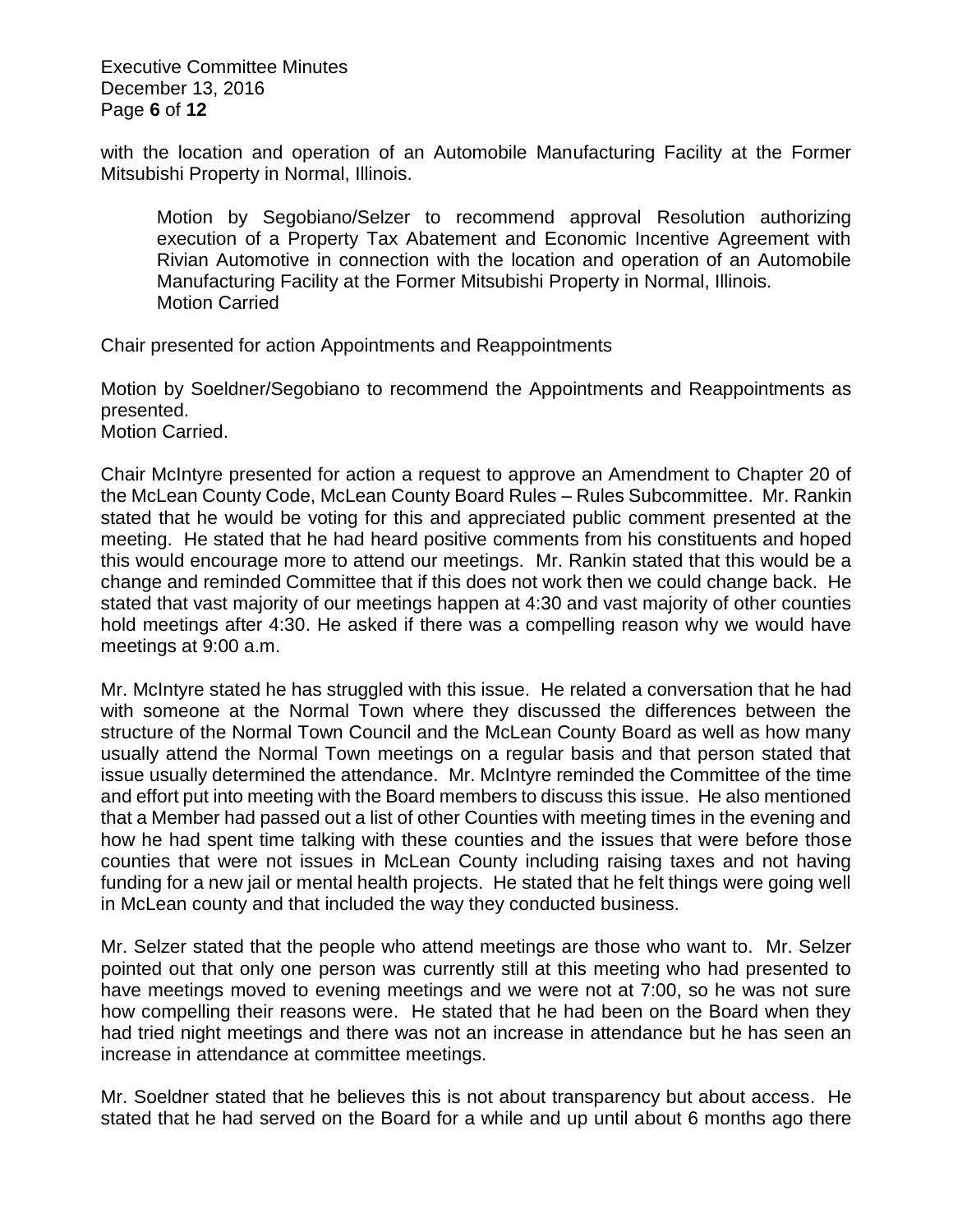Executive Committee Minutes December 13, 2016 Page **7** of **12**

had was not much talk about this issue. He stated that he felt this was more about campaign promises and trying to fulfill those promises. Mr. Soeldner agreed that if the public are compassionate about issue they will be there. He stated that they needed to encourage attendance at Committee meeting and then if member of the public feels there were not heard there they can go to the board. He stated that he believes 9:00 a.m. is where the meeting should remain.

Mr. Gordon stated that he believed when it had been tried before it lasted about three months which was why he was suggesting a sunset provision. He stated that he would like to see it pass here today so that it could go to the Board for a full vote as he felt the citizens deserved a discussion in front of the full Board.

Mr. Segobiano stated that he didn't want to vote for something he did not agree to just so it could go to the Board for discussion and a vote. He stated that 9:00 was a beneficial time and that the issue is what drives the attendance and provided example of when the Board decided on the landfill and 9:00 a.m. meeting was filled to capacity. He stated that McLean County has been a leader in the State with a track record of providing good service to our constituents and will continue to be a leader in the State of Illinois. Mr. Segobiano stated that each member has a right to their opinion and votes based on that and what they hear from their constituent. He stated that he did not understand comments that we are not in touch with our constituents as he had not received one phone call from his constituents about this. Mr. Segobiano stated that he did not want to vote for something he did not agree to and asked if they could send to Board for discussion without recommendation of the Executive Committee.

Mr. Wasson pointed out that if they do not pass this would not go to the Board but the next item on the Agenda is the Board Calendar and per the Rules they could change to a different time. There was a discussion about the rules and the provision "unless otherwise agreed to by a majority of board" as it pertained to the Resolution regarding the Board Calendar. Mr. Rankin suggested that the time be taken out of the rules and have it determined by the calendar each year to give flexibility. Further discussion occurred among the Committee members and Staff about whether they would have the option to change time at Board without approving this Rule. It was confirmed that they could change the time of the meetings if they did not pass the Rule amendment on to the Board. Several Board members still wanted to amend the motion to send to Board without recommendation of the Executive Committee so that discussion could be held and item voted on at the full Board meeting.

Motion by Rankin/Gordon to recommend approval of an Amendment to Chapter 20 of the McLean County Code, McLean County Board Rules – Rules Subcommittee.

Rankin and Gordon accepted a friendly motion to amend to move forward to the Board without recommendation by the Executive Committee.

Mr. Segobiano called for the question. Rankin seconded. Motion Carried.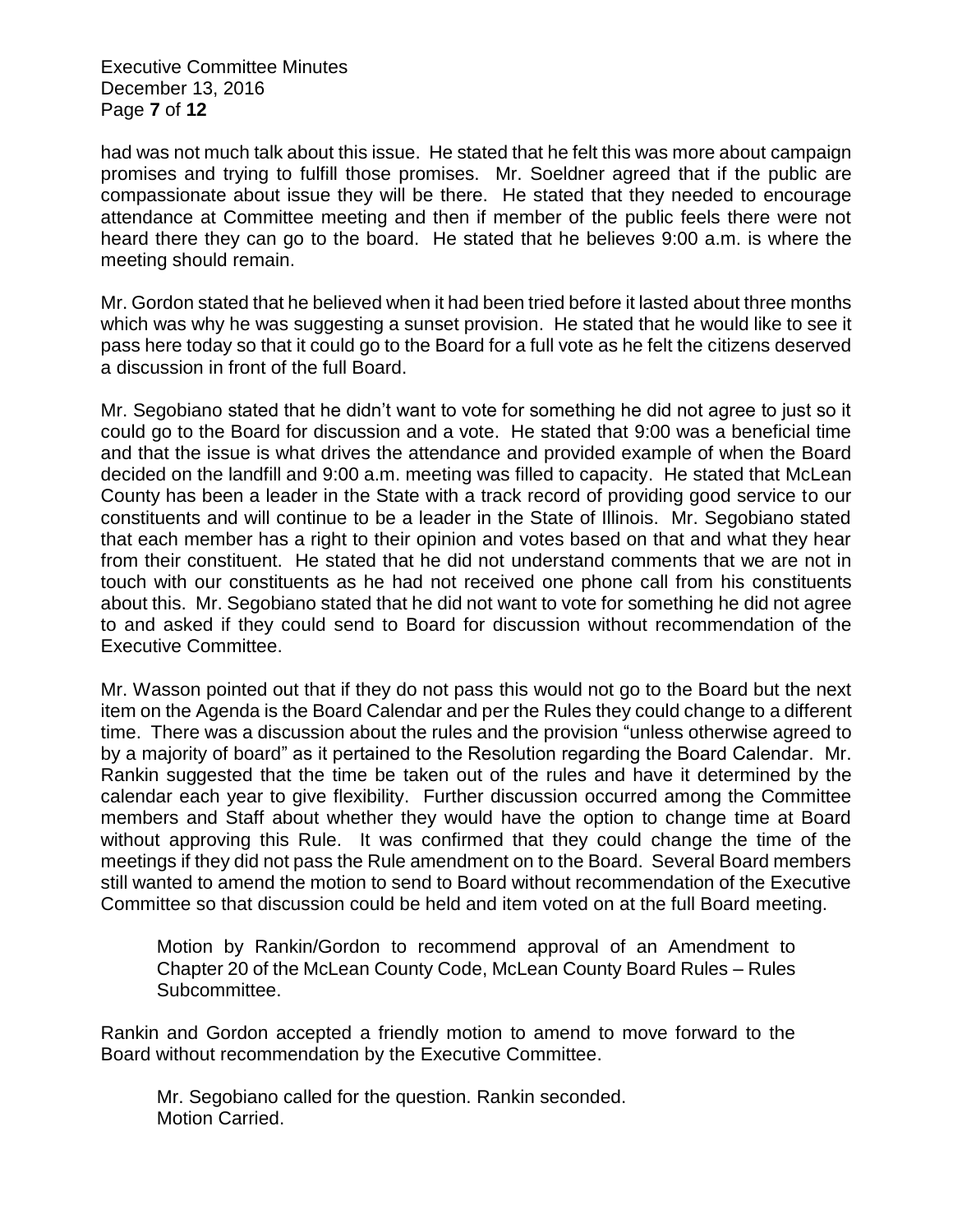Executive Committee Minutes December 13, 2016 Page **8** of **12**

> Roll call vote to move the request to approve an Amendment to Chapter 20 of the McLean County Code, McLean County Board Rules to the Board without the recommendation of the Executive Committee. Selzer – Yes Rankin – Yes Erickson – Yes Caisley – No Gordon – Yes Segobiano – Yes Soeldner – Yes McIntyre - No

Motion passed to send to Board without recommendation.

Chair McIntyre presented for action Request approval of a Resolution Establishing County Board Meeting Dates for Calendar Year 2017 – County Administrator's Office

Motion by Caisley/Gordon to recommend approval of a Resolution Establishing County Board Meeting Dates for Calendar Year 2017 – County Administrator's Office Motion Carried.

Mr. William Caisley, Chairman of the Transportation Committee indicated that the Committee had no items for action today, but would be meeting for a stand up before the County Board meeting and would have items to present to the County Board after that meeting.

Mr. Paul Segobiano, Chair of the Property Committee indicated that the Committee had no items for action before the Committee today, but would have an item to present to the Board next week. Chair McIntyre asked the Committee if they had any questions for Mr. Segobiano; hearing none, he thanked Mr. Segobiano.

Mr. George Gordon, Chair of the Justice Committee, presented for approval of Adult Redeploy Illinois Interagency Agreement between Illinois Criminal Justice Information Authority and McLean County. – Court Services.

Motion by Gordon/Caisley to recommend approval of Adult Redeploy Illinois Interagency Agreement between Illinois Criminal Justice Information Authority and McLean County. – Court Services. Motion Carried.

Mr. Gordon presented for approval of an Emergency Appropriation Ordinance amending the McLean County Fiscal Year 2016 Combined Annual Appropriation and Budget Ordinance for the Court Services Department 0022. – Court Services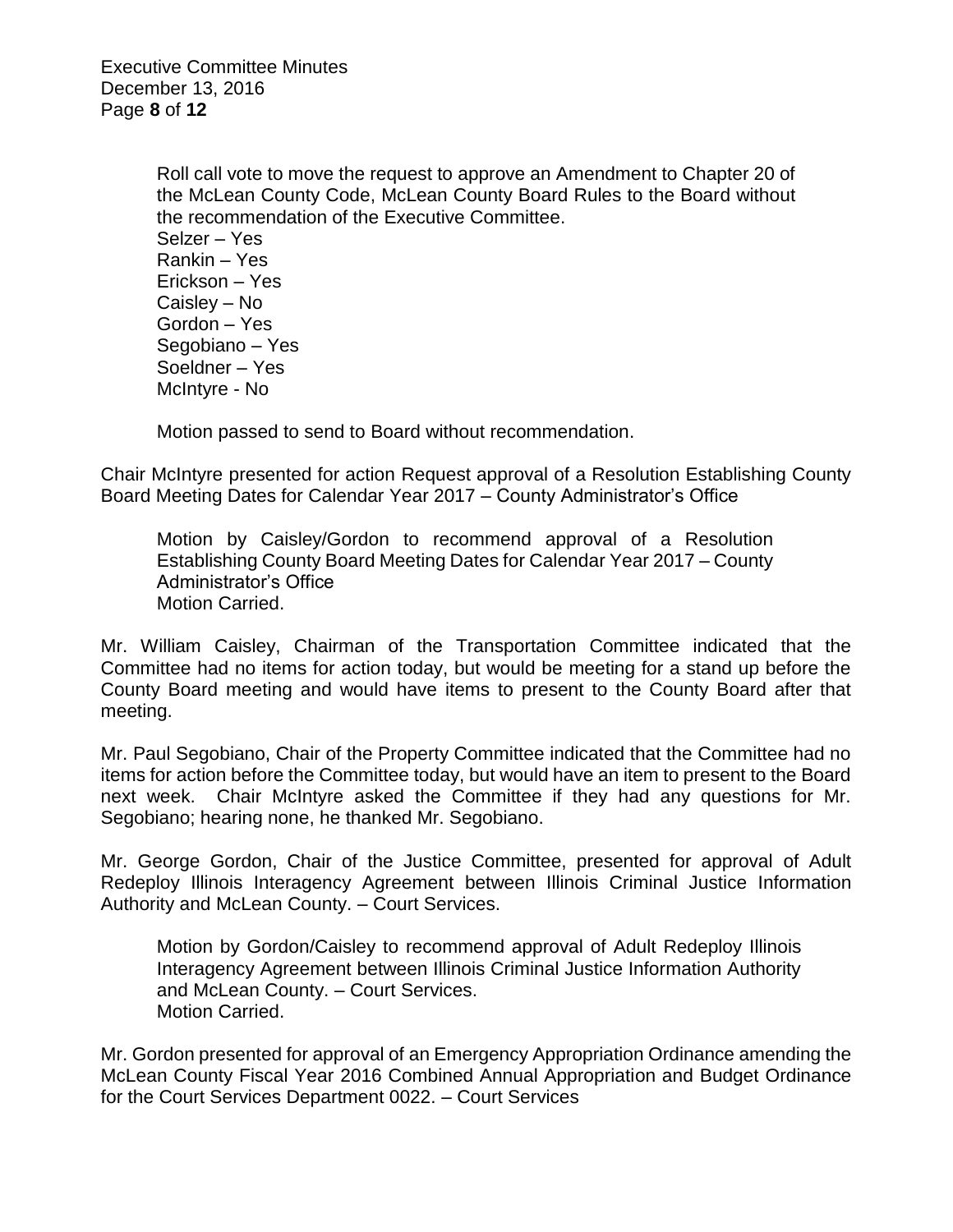Executive Committee Minutes December 13, 2016 Page **9** of **12**

> Motion by Gordon Caisley to request approval of an Emergency Appropriation Ordinance amending the McLean County Fiscal Year 2016 Combined Annual Appropriation and Budget Ordinance for the Court Services Department 0022. – Court Services Motion Carried.

Mr. Gordon presented for approval an Emergency Appropriation Ordinance Amending the McLean County Fiscal Year 2016 Combined Annual Appropriation and Budget Ordinance Fund 0094 – General Fund Adult Redeploy Court Services Department 0022. – Court **Services** 

Motion by Gordon/Caisley to recommend approval of an Emergency Appropriation Ordinance Amending the McLean County Fiscal Year 2016 Combined Annual Appropriation and Budget Ordinance Fund 0094 – General Fund Adult Redeploy Court Services Department 0022. – Court Services.

Motion Carried.

Mr. Gordon presented for action a request to approve a Resolution continuing McLean County's participation with the State of Illinois Appellate Prosecutor's Office – State's Attorney's Office

Motion by Gordon/Selzer to recommend approval of a Resolution continuing McLean County's participation with the State of Illinois Appellate Prosecutor's Office – State's Attorney's Office Motion Carried.

Mr. Gordon presented for action a request to approve an Intergovernmental Agreement between Illinois Department of Public Health and McLean County. Coroner's Office.

Motion by Gordon/Soeldner to recommend approval of an Intergovernmental Agreement between Illinois Department of Public Health and McLean County. Coroner's Office. Motion Carried.

Mr. Gordon presented for action an Amendment to the Children's Waiting Room Agreement between the Eleventh Judicial Circuit Court, McLean County and the Children's Home & Aid – Circuit Court.

Motion by Gordon/Rankin to recommend approval of an Amendment to the Children's Waiting Room Agreement between the Eleventh Judicial Circuit Court, McLean County and the Children's Home & Aid – Circuit Court Motion Carried.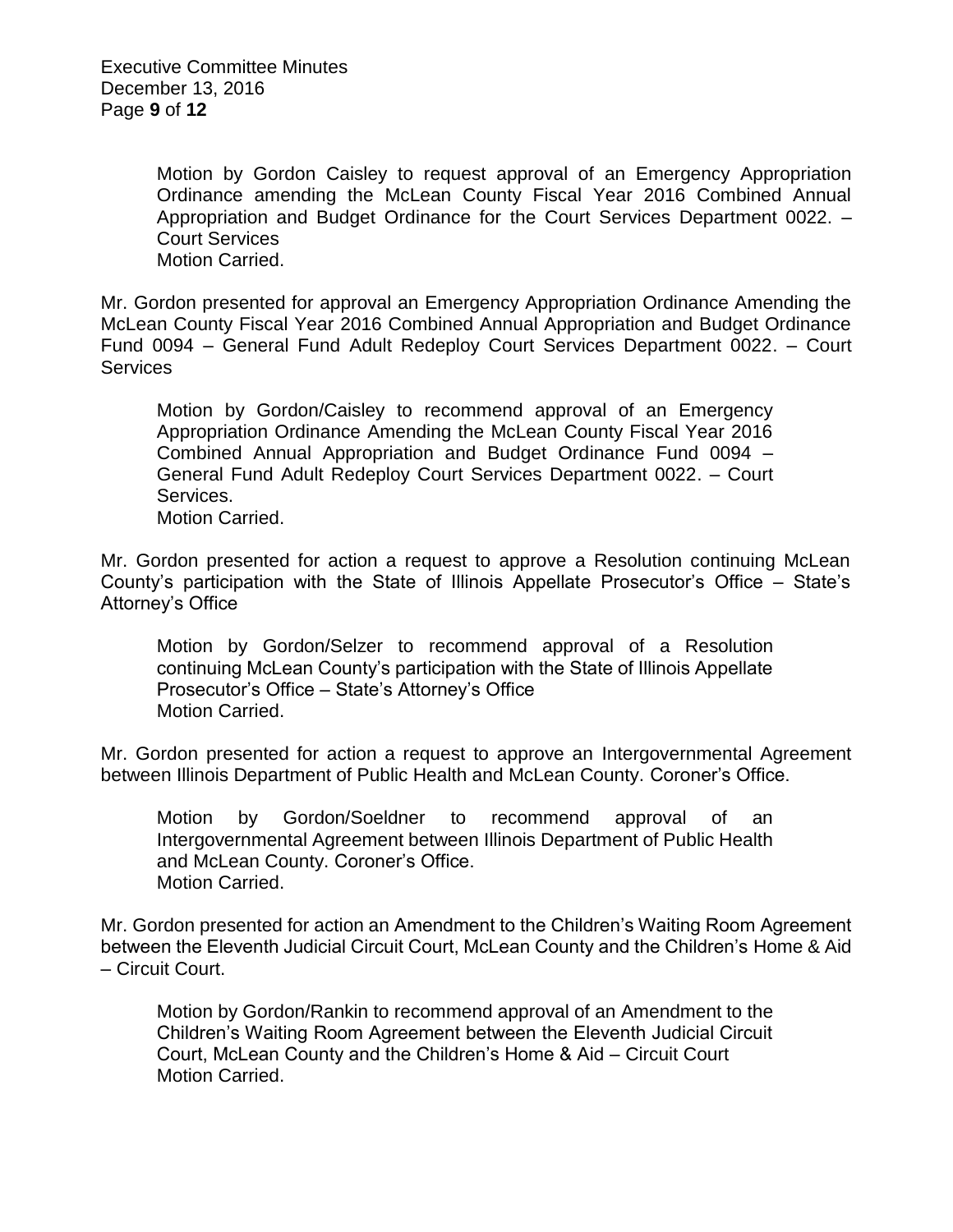Executive Committee Minutes December 13, 2016 Page **10** of **12**

Mr. Gordon presented for action a contract for the CJCC Consulting Services with the ISU Stevenson Center for January 1-December 31, 2017. – Circuit Court

Motion by Gordon/Caisley to recommend approval of a contract for the CJCC Consulting Services with the ISU Stevenson Center for January 1- December 31, 2017. – Circuit Court Motion Carried. Mr. Rankin Abstained from the vote

Mr. Gordon presented for action Intergovernmental Agreement between the County of McLean and the Illinois State University for Centralized Booking.

Motion by Gordon/Soeldner to recommend approval of an Intergovernmental Agreement between the County of McLean and the Illinois State University for Centralized Booking. Motion Carried. Mr. Rankin Abstained from the vote

Mr. Gordon presented for action a request to approve Intergovernmental Agreements between the County of McLean and the City of Bloomington and Town of Normal for Centralized Booking.

Motion by Gordon/Rankin to recommend approval of Intergovernmental Agreements between the County of McLean and the City of Bloomington and Town of Normal for Centralized Booking. Motion Carried.

Mr. Gordon presented for action a request to approve an Intergovernmental Agreement between the County of McLean and the State of Illinois, Illinois Emergency Management Agency for radio replacement. Bill asked committee to note the amount of grant. He stated to the Committee a main reason for this is because we were original member of Starcom.

Motion by Gordon/ to recommend approve intergovernmental agreement between the County of McLean and the State of Illinois, Illinois Emergency Management Agency for radio replacement. Motion Carried.

Mr. Gordon indicated that the Justice Committee had nothing further for the Executive Committee today, but would have several additional items to be presented to the Board next week. Chair McIntyre asked if the Committee had any questions for Mr. Gordon; hearing none, he thanked Mr. Gordon.

Mr. David Selzer, Chair of the Finance Committee, presented for action an amendment to the McLean County Code amending Chapter 165 Animals and Chapter 205 Fees. – Animal Control. Mr. Caisley asked if these fees incurred by the department. Mr. Selzer deferred to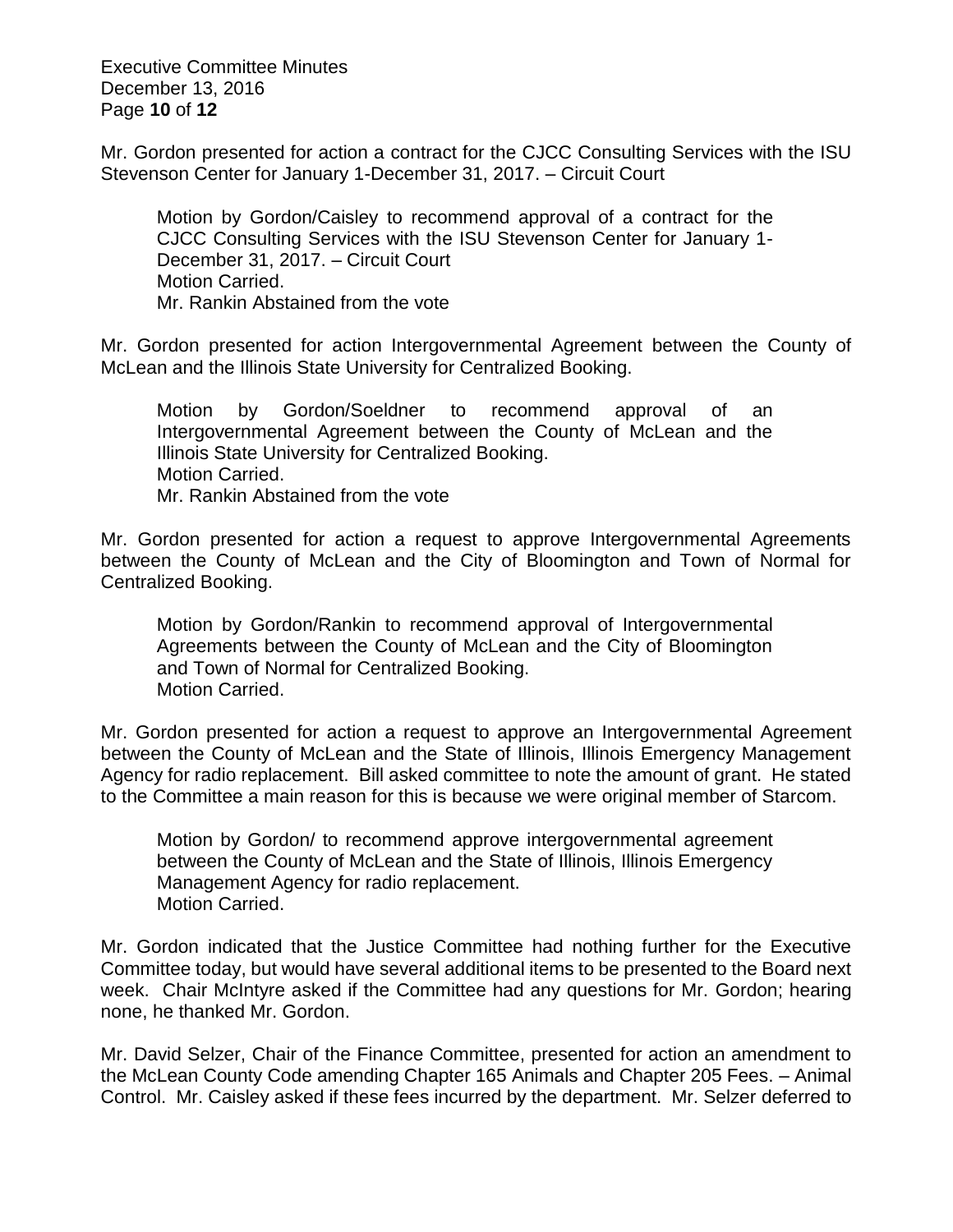Executive Committee Minutes December 13, 2016 Page **11** of **12**

Administration. Ms. Eisner said fees have not been adjusted or increased this is just a move from health department.

Motion by Selzer/Rankin to recommend approval of an amendment to the McLean County Code amending Chapter 165 Animals and Chapter 205 Fees. – Animal Control. Motion Carried.

Mr. Selzer indicated that Finance had nothing further for the Committee today but would have another item to present to the Board next week. Chair McIntyre asked if there were any questions for the Finance Committee; hearing none, he thanked Mr. Selzer.

Mr. McIntyre indicated that neither Ms. Schafer nor Mr. Robustelli were present to present for the Health Committee but they had no action items before the Committee so he would move on to the Land Use and Development Committee.

Mr. Chuck Erickson, Chairman of the Land Use and Development Committee presented for action an amendment to the text of Chapter 350 of the McLean County Code for consideration and referral to the McLean County Board for Further action in accordance with §350-21B of the McLean County Code.

Motion by Erickson/Gordon to recommend approval of an amendment to the text of Chapter 350 of the McLean County Code for consideration and referral to the McLean County Board for Further action in accordance with §350-21B of the McLean County Code. Motion Carried.

Chair McIntyre presented for approval bills as forwarded by the Auditor in the amount of \$210,584.85 and noted that a budget amendment will be required on the County Board Budget. Mr. Selzer asked if separate line items transfer would be appropriate. Mr. Wasson said that we have been requested by the Auditor to provide an emergency appropriation.

| MCLEAN COUNTY BOARD COMMITTEE REPORT | PAGE 1 OF 6 |
|--------------------------------------|-------------|
| AS OF 12/1/2016                      |             |
| EXPENDITURE SUMMARY BY FUND          |             |

| FUND | FUND TITLE               |
|------|--------------------------|
| 0001 | GENERAL FUND             |
| 0136 | VETERANS ASSISTANCE COMM |
| 0159 | WASTE MANAGEMENT FUND    |

| PENDING TOTAL | PREPAID TOTAL | FUND TOTAL   |
|---------------|---------------|--------------|
|               | \$193,360.39  | \$193,360.39 |
|               | \$8,653.80    | \$8,653,80   |
|               | \$8,570.66    | \$8,570.66   |
|               | \$210,584.85  | \$210,584.85 |

Confirme continued the fittype